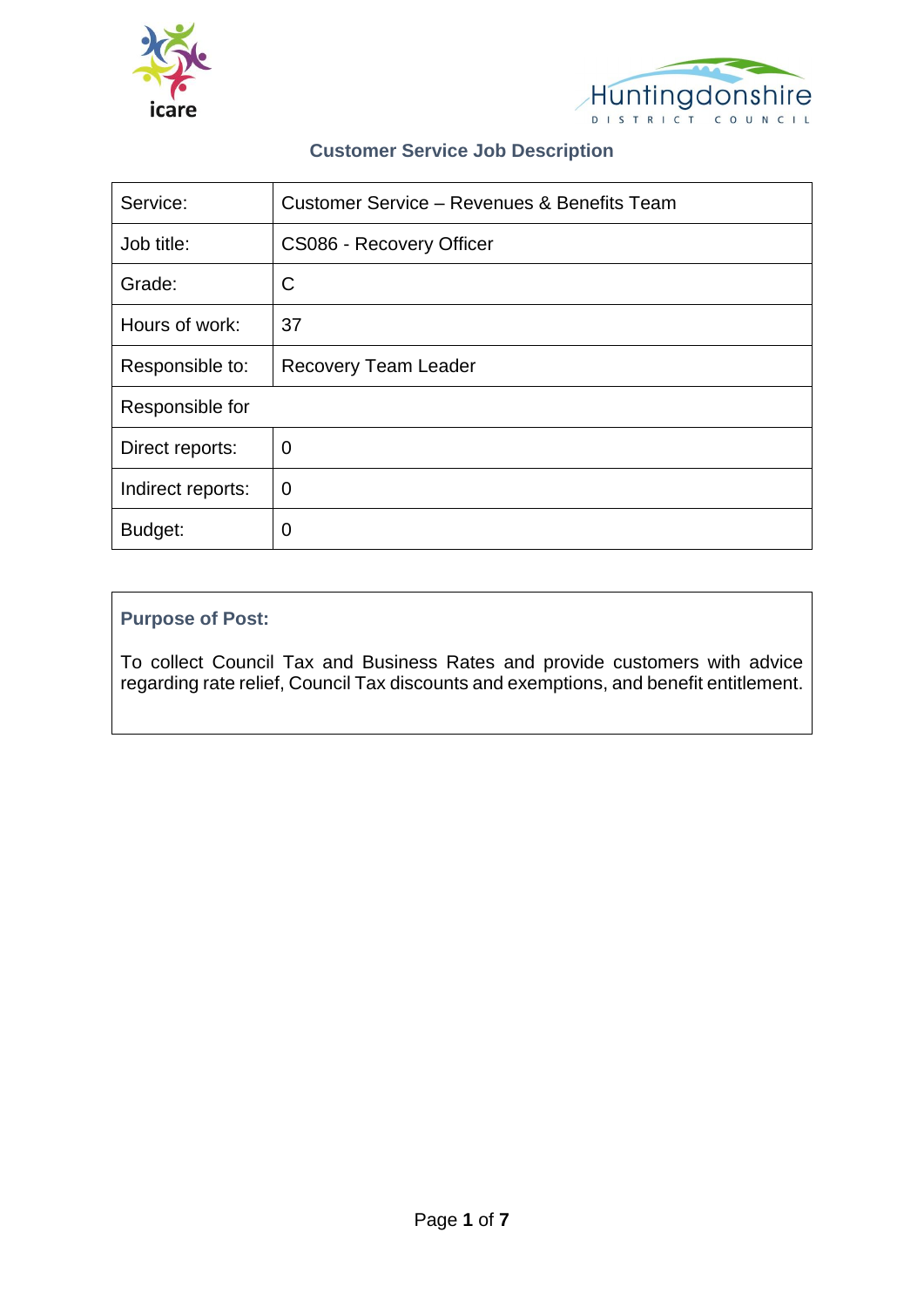



## **Key Deliverables:**

- 1. To maximise recovery of Council Tax and Business Rates by utilising the most appropriate method of recovery, the postholder will follow the agreed procedures and practices.
- 2. To deal with issues or queries relating to Council Tax and Business Rates accounts from debtors, legal representatives or any other persons acting for them by telephone, in person or in writing – but when required to escalate to senior officers in the team who will deal with more complex issues or challenging customers.
- 3. To negotiate payment arrangements with debtors by phone, written correspondence or face to face, taking into consideration the size and nature of the debt and the debtor's personal circumstances.
- 4. To liaise with other departments to share information in accordance with the Data Protection Act 2018 and other relevant acts, to assist in recovering other monies owed to the Council, and to work in partnership with other internal teams to maximise the council's overall revenue collection rate.
- 5. This job description is intended only as a guide to the range of duties involved. The post holder will need to be flexible and adaptable in order to respond to other duties that may be required from time to time and the changes and developments within Huntingdonshire District Council.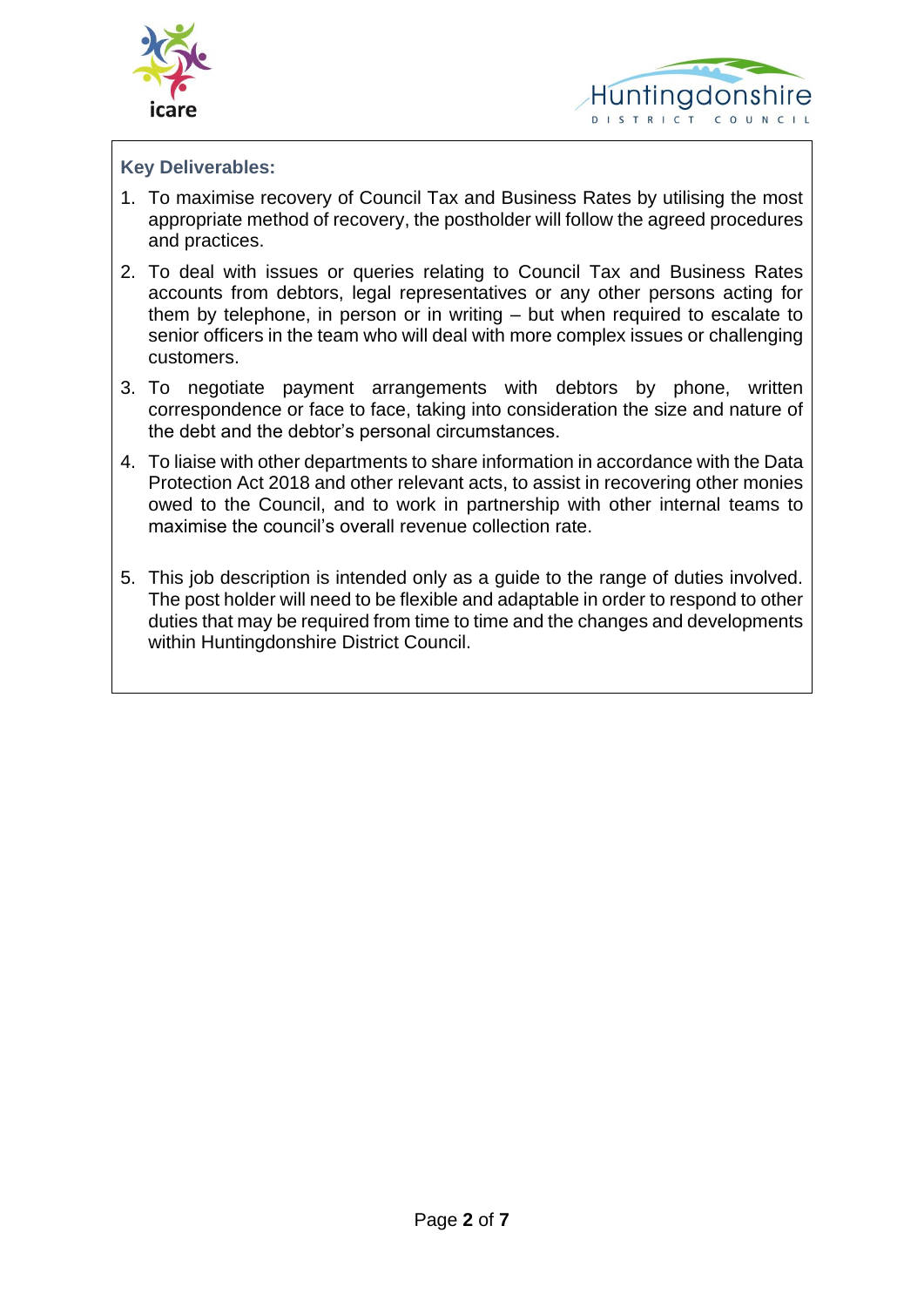



| <b>Knowledge and Qualifications</b>                                                                                      | <b>Example:</b>                                                                                          |
|--------------------------------------------------------------------------------------------------------------------------|----------------------------------------------------------------------------------------------------------|
| The minimum knowledge required to<br>undertake this role and any<br>qualifications or training essential for the<br>role |                                                                                                          |
| (E) Essential                                                                                                            |                                                                                                          |
| (D) Desirable                                                                                                            |                                                                                                          |
|                                                                                                                          |                                                                                                          |
| Knowledge of debt recovery<br>processes. (D)                                                                             | Worked in an Accounts, or debt recovery<br>team                                                          |
| 5 (grade C or above) GCSEs (or<br>non-UK equivalent) including<br>Maths and English (E)                                  |                                                                                                          |
| Customer Service type training /<br>qualifications (D)                                                                   | E.g. training by a retail business<br>employer                                                           |
| <b>Experience</b>                                                                                                        | <b>Example:</b>                                                                                          |
| Experience the person would need to do<br>the job                                                                        |                                                                                                          |
| (E) Essential                                                                                                            |                                                                                                          |
| (D) Desirable                                                                                                            |                                                                                                          |
|                                                                                                                          |                                                                                                          |
| Experience of dealing with<br>customers who may be angry or<br>upset $(E)$                                               | This might be in a retail environment, or<br>in a customer complaints team.                              |
| Debt recovery experience<br>including the use of Court and<br>enforcement proceedings. (D)                               | This could be working in an accounts or<br>debt recovery team, or working for HM<br><b>Court Service</b> |
| <b>Skills and Abilities</b>                                                                                              | <b>Example:</b>                                                                                          |
| Specific skills the applicant would need<br>to do the job                                                                |                                                                                                          |
| (E) Essential                                                                                                            |                                                                                                          |
| (D) Desirable                                                                                                            |                                                                                                          |
|                                                                                                                          |                                                                                                          |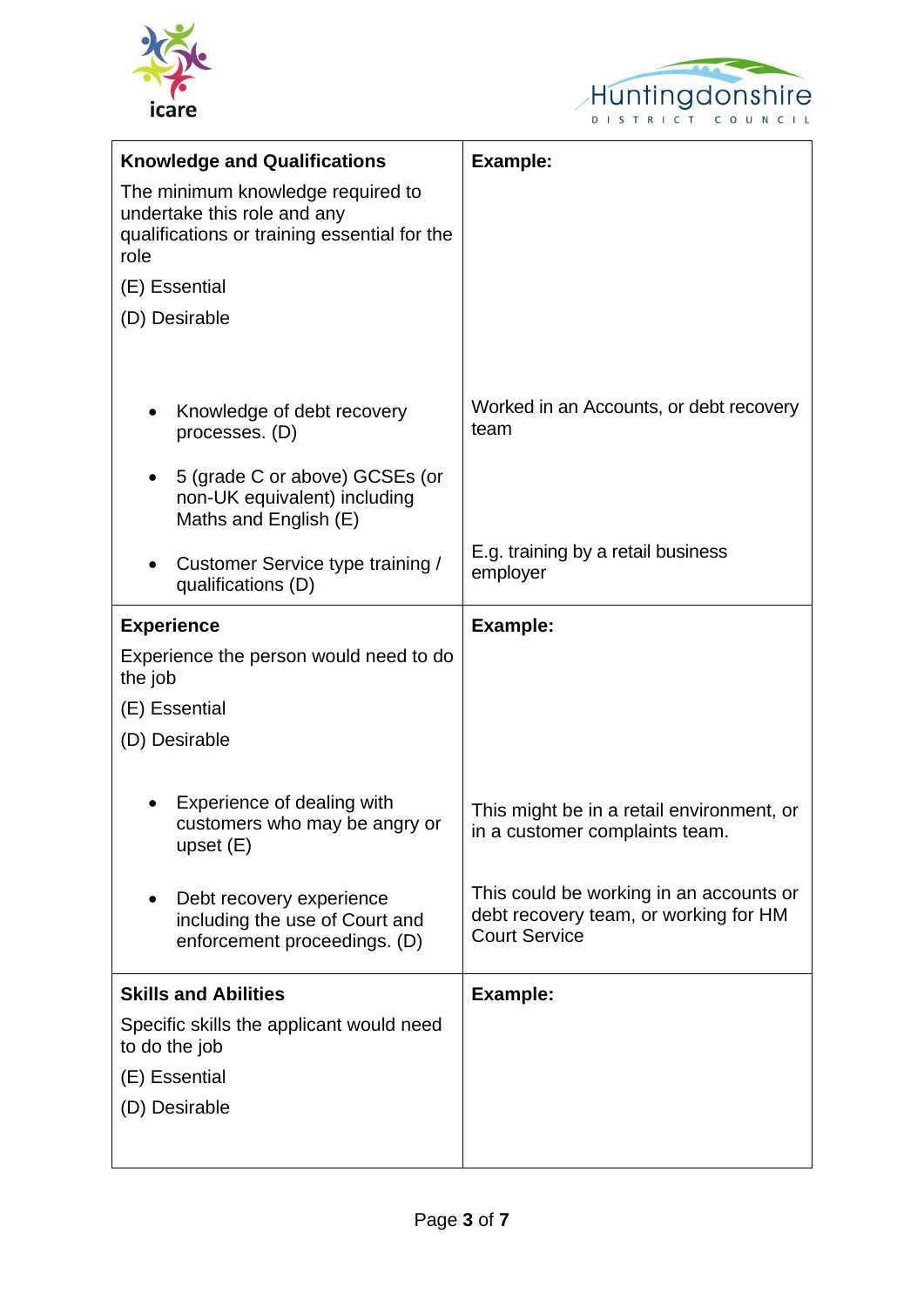



| Good IT skills, with ability to use<br>$\bullet$<br>MS Office products and able to<br>construct written responses to<br>customers that are clear and<br>concise. (E)<br>Able to deal with customers on<br>the phone and to provide<br>excellent customer service. (E) | Ability to present written information in a<br>structured and balanced way<br>appropriate to the needs of the reader.<br>Post requires giving advice / exchange<br>of information / persuading / negotiating                              |
|-----------------------------------------------------------------------------------------------------------------------------------------------------------------------------------------------------------------------------------------------------------------------|-------------------------------------------------------------------------------------------------------------------------------------------------------------------------------------------------------------------------------------------|
| <b>Decision Making and Impact on</b><br><b>Others</b>                                                                                                                                                                                                                 | <b>Example:</b>                                                                                                                                                                                                                           |
| Able to interpret data and make<br>limited decisions, based upon<br>procedural rules. (E)                                                                                                                                                                             | The post holder will decide on the next<br>appropriate enforcement action, such<br>as instructing Enforcement Agents.                                                                                                                     |
| The decisions made will impact<br>on the financial position of<br>customers and so accuracy in<br>decision making is very<br>important.                                                                                                                               | A wrong decision could result in<br>financial hardship, or distress, for the<br>customer.                                                                                                                                                 |
| <b>Communication with Internal and</b><br><b>External Customers</b>                                                                                                                                                                                                   | <b>Example:</b>                                                                                                                                                                                                                           |
| The main role involves contact<br>with external customers, but the<br>post holder will also liaise with<br>other internal teams and external<br>business partners.                                                                                                    | Predominantly external customers -<br>high visibility with members of the public<br>Where is the focus of this role in their<br>team, other teams or across the council<br>Internal customer contact 35%<br>External customer contact 65% |
| <b>Personal Attributes and Other</b><br><b>Requirements</b>                                                                                                                                                                                                           | <b>Example:</b>                                                                                                                                                                                                                           |
| In this section please list any other<br>qualities you are looking for from the<br>applicant<br>(E) Essential                                                                                                                                                         |                                                                                                                                                                                                                                           |
| (D) Desirable                                                                                                                                                                                                                                                         |                                                                                                                                                                                                                                           |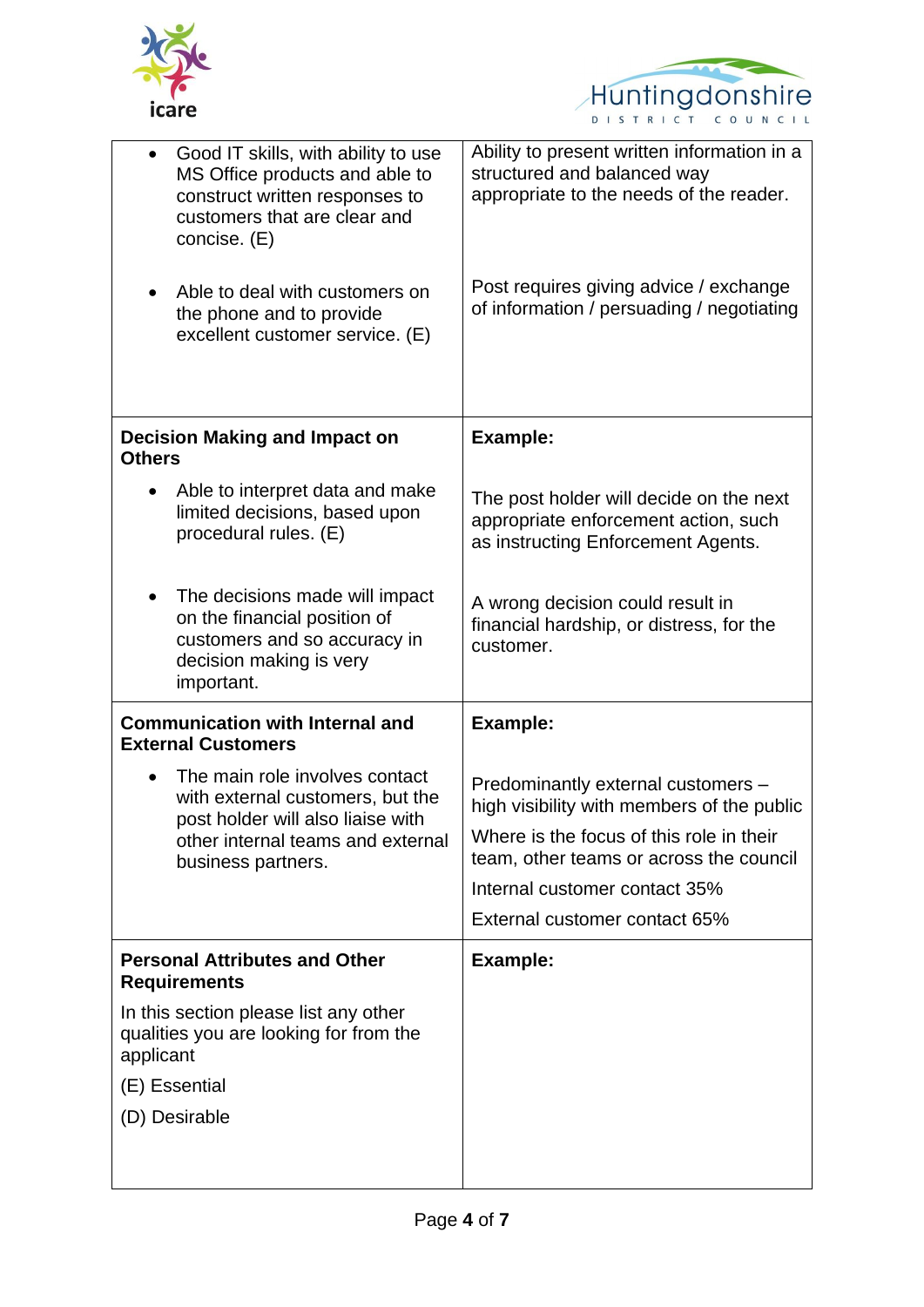



| Willing to travel to Pathfinder<br>House, or to work from home<br>when required.                                        | Either using own transport, or public<br>transport. |
|-------------------------------------------------------------------------------------------------------------------------|-----------------------------------------------------|
| Be a good team worker<br>demonstrating loyalty and<br>commitment to the organisation<br>and team members                | Experience of working in a team<br>environment.     |
| Presents their case persuasively<br>upwards, downwards and<br>externally.                                               |                                                     |
| Influences by highlighting and<br>promoting the mutual gains to be<br>made by following suggested<br>courses of action. |                                                     |
| <b>Develops</b><br>and<br>maintains<br>productive<br>relationships<br>with<br>internal and external customers           |                                                     |
| Explores the customer's situation<br>with them to develop a fuller<br>understanding of the underlying<br>need.          |                                                     |
| Delivers what they have agreed<br>with the customer.                                                                    |                                                     |
| Promotes and demonstrates<br>continual improvement.                                                                     |                                                     |
| Seeks new ideas and shares<br>innovative practice with others.                                                          |                                                     |
| Makes effective decisions under<br>time pressure.                                                                       |                                                     |
| Balances risks and benefits of<br>various options and decisions.                                                        |                                                     |
| Makes unpopular decisions<br>where necessary.                                                                           |                                                     |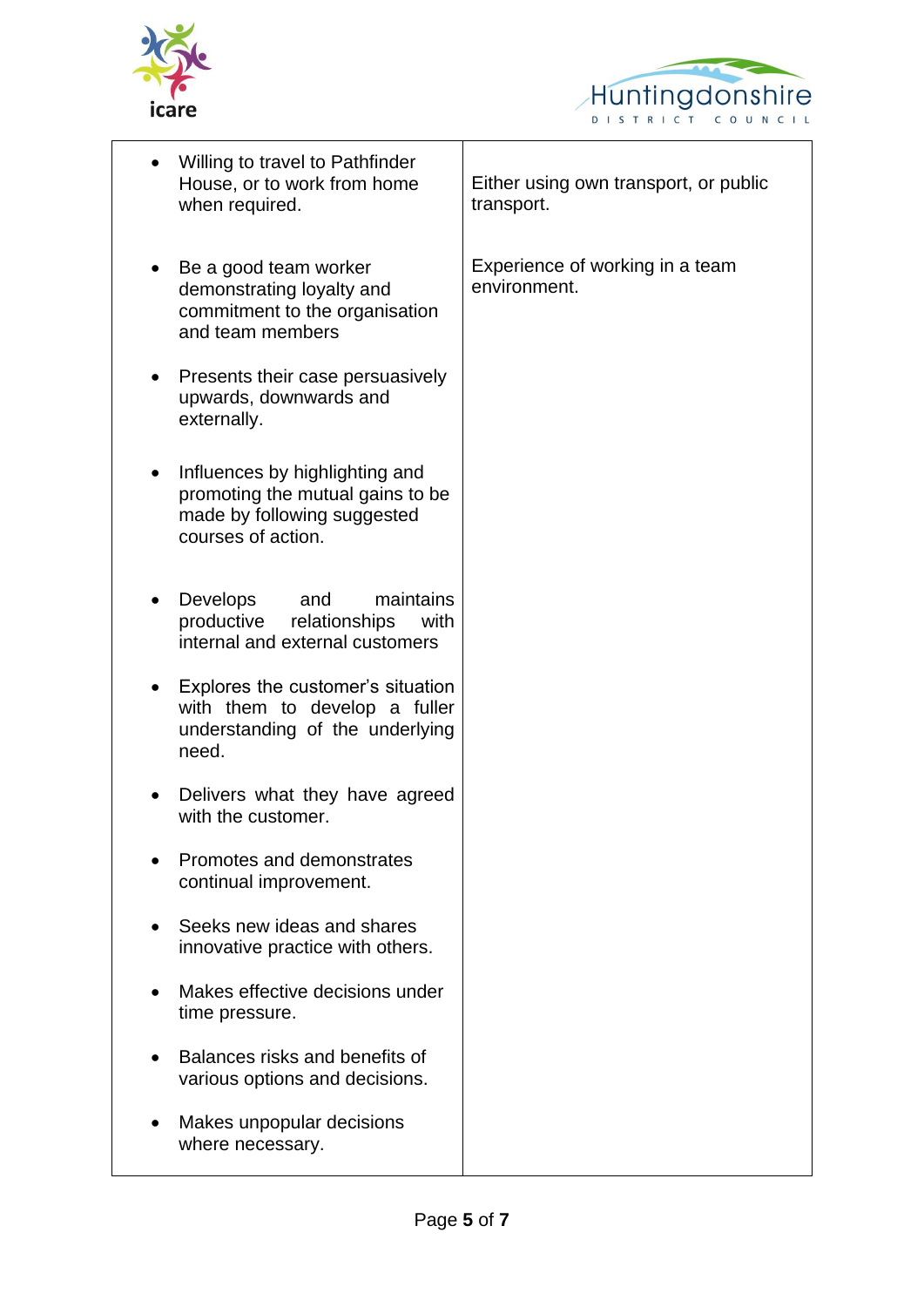



| Considers all relevant data when<br>making decisions.                                                                                        |                                                                                                                                              |
|----------------------------------------------------------------------------------------------------------------------------------------------|----------------------------------------------------------------------------------------------------------------------------------------------|
| Ensures the effective and<br>efficient use of time and<br>resources.                                                                         |                                                                                                                                              |
| Identifies what is required before<br>٠<br>each task can be begun or<br>completed.                                                           |                                                                                                                                              |
| Monitors progress against the<br>plan and acts accordingly.                                                                                  |                                                                                                                                              |
| Is prepared to adapt their<br>approach to overcome obstacles.                                                                                |                                                                                                                                              |
| Responds constructively to a<br>change in agenda or priorities.                                                                              |                                                                                                                                              |
| Revisits their decisions when<br>presented with new information.                                                                             |                                                                                                                                              |
| prepared to adjust<br>their<br><b>IS</b><br>interpersonal style to respond to<br>the needs or preferences<br>0f<br>others and the situation. |                                                                                                                                              |
| <b>HDC values</b>                                                                                                                            | The values outlined below reflect our<br>collective positive attitude and how all<br>staff are expected to work together as<br>one team.     |
| icare                                                                                                                                        | <b>Inspiring:</b> We have genuine pride and<br>passion for public service; doing the best<br>we can for customers matters to us all.         |
|                                                                                                                                              | <b>Collaborative:</b> We achieve much more<br>by working together, and this allows us to<br>provide the best service for customers.          |
|                                                                                                                                              | <b>Accountable:</b> We take personal<br>responsibility for our work and our<br>decisions, and we deliver on our<br>commitments to customers. |
|                                                                                                                                              | <b>Respectful:</b> We respect people's<br>differences and are considerate to their<br>needs.                                                 |